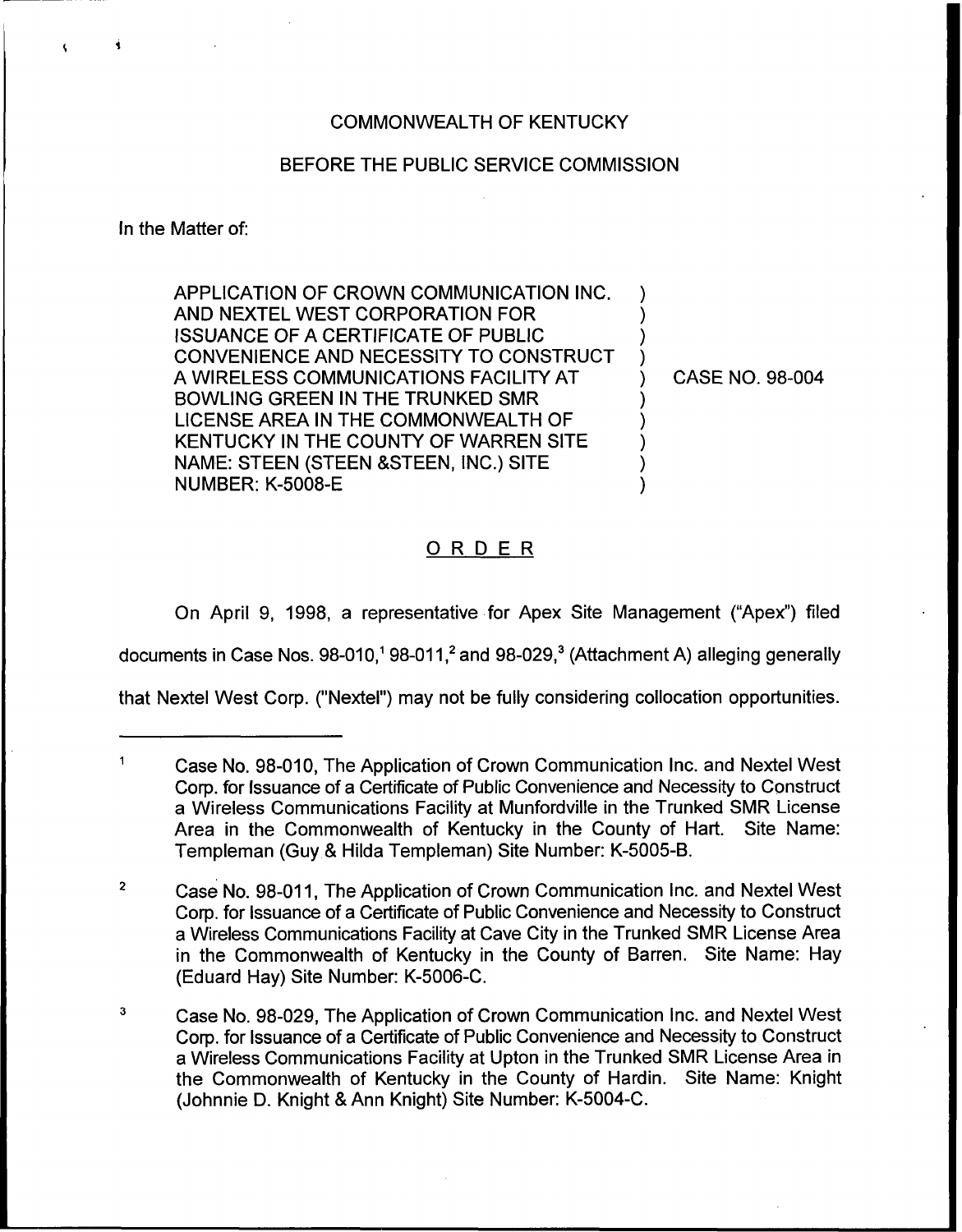Specifically, Apex claims that the proposed construction of three wireless facilities currently pending before the Commission may be unnecessary and that collocation opportunities on existing structures exist in the immediate vicinity of each proposed location.

The Commission is concerned that the possibilities of using existing structures have not been fully explored by Nextel, or at least, that the application does not adequately discuss collocation alternatives that were considered.

IT IS THEREFORE ORDERED that:

1. Nextel shall file all evidence of its investigation of the use of existing structures in the instant case.

2. Nextel shall fully discuss the specific reasons each collocation alternative investigated was not selected and include copies of any engineering analyses used in its determination. The discussion should include all engineering requirements that would have to be met for a successful collocation at the particular site(s).

3. Nextel shall identify the height above ground level and above mean sea level at which its facilities will be located on the proposed structure.

4. Nextel shall file any other documents or information which may aid the Commission in this matter.

Done at Frankfort, Kentucky, this 17th day of April, 1998.

PUBLIC SERVICE COMMISSION

ATTEST:

For the Commissic

Executive Director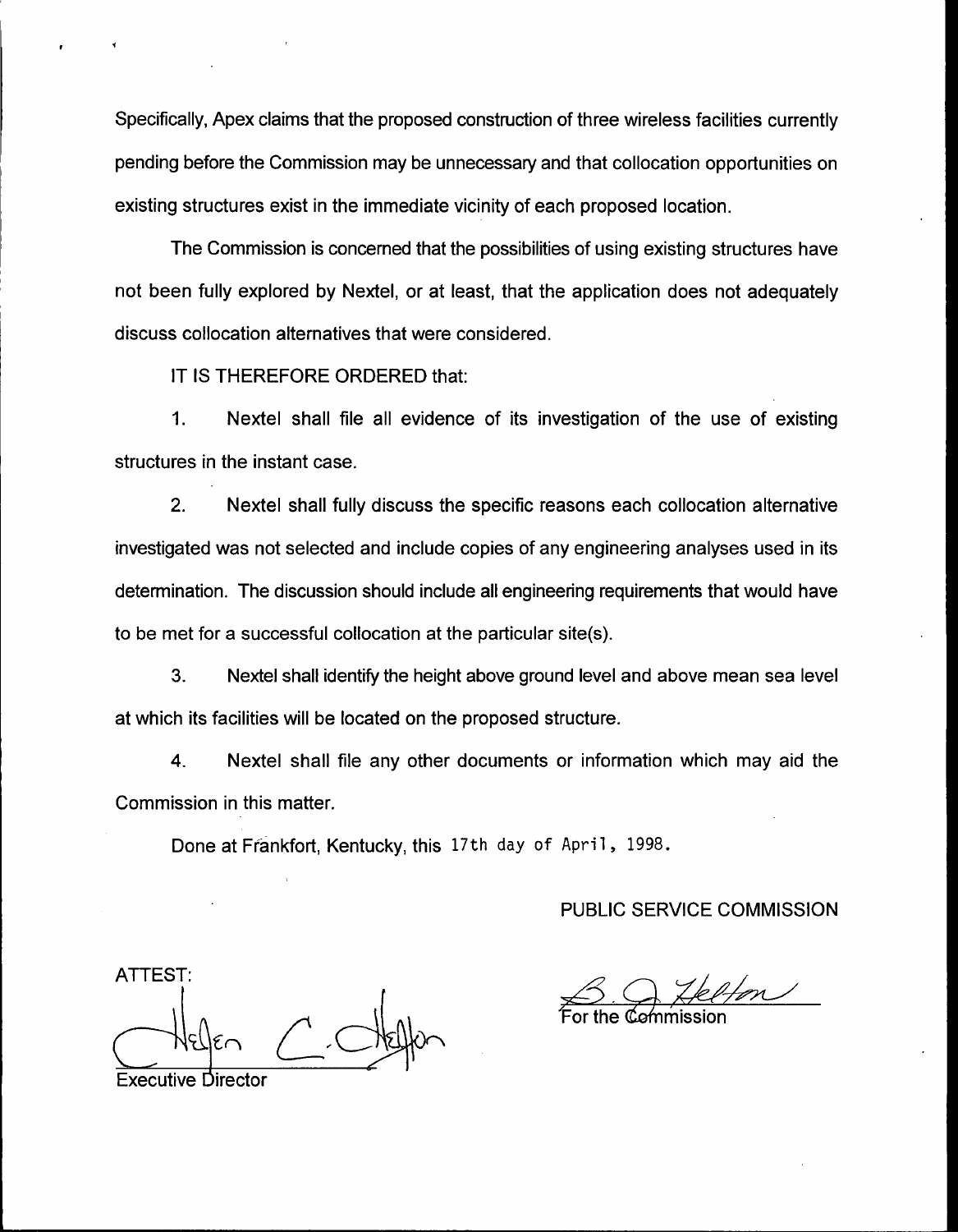ATTACHMENT TO AN ORDER OF THE KENTUCKY PUBLIC SERVICE COMMISSION IN CASE NO. 98-004 DATED APRIL 17, 1998

17.1942) A. Phone (1972) (3160) A. Fax (610-260-3138)

April 7, 1998

ternal electrical number

Ms. Helen C. Helton **Executive Director Public Service Commission** 730 Schenkel Lane Frankfort, KY 40602

RECEIVED APR 09 1998 **PUBLIC SERVICE** COMMISSION

RE: Nextel West - PriCellular Possible Co-Locations

Thank you for your time last month, I hope the meeting was mutually beneficial in the big picture. With PriCellular's dedication to co-location and Apex's management of their assets (more than 40 communications towers in the state of Kentucky), we hope to minimize the construction of new towers in Kentucky.

As a follow-up, we have found three specific applications currently before the Commission, where a new tower may be built which is unnecessary. All three applications were filed by Crown Communications as a build-to-suit vendor to Nextel West d/b/a Nextel Communications. We want to highlight some basic facts about these three applications:

|         |            |                              | Archives Distance of Protectulary and the experience of the contract of the contract of the contract of the contract of the contract of the contract of the contract of the contract of the contract of the contract of the co |                |          | $\begin{picture}(20,20) \put(0,0){\vector(1,0){30}} \put(15,0){\vector(1,0){30}} \put(15,0){\vector(1,0){30}} \put(15,0){\vector(1,0){30}} \put(15,0){\vector(1,0){30}} \put(15,0){\vector(1,0){30}} \put(15,0){\vector(1,0){30}} \put(15,0){\vector(1,0){30}} \put(15,0){\vector(1,0){30}} \put(15,0){\vector(1,0){30}} \put(15,0){\vector(1,0){30}} \put(15,0){\vector(1$<br>麻醉 |
|---------|------------|------------------------------|--------------------------------------------------------------------------------------------------------------------------------------------------------------------------------------------------------------------------------|----------------|----------|-----------------------------------------------------------------------------------------------------------------------------------------------------------------------------------------------------------------------------------------------------------------------------------------------------------------------------------------------------------------------------------|
| -98-010 | $0.224$ mi | Munfordville (ky-0007)       | 752 Irwin Childress Road, Munfordville                                                                                                                                                                                         | 37-18-06       | 85-55-43 | 250                                                                                                                                                                                                                                                                                                                                                                               |
| 98-011  | $0.025$ mi | Prewits Knob (ky-0001)       | Glascow Road, Cave City                                                                                                                                                                                                        | 37-06-40       | 85-58-43 | 250                                                                                                                                                                                                                                                                                                                                                                               |
| 98-029  | $0.099$ mi | $1-65 -$ Upton (ky $-0045$ ) | 15385 South Dixie Hwy, Upton                                                                                                                                                                                                   | $37 - 28 - 11$ | 85-53-50 | 300                                                                                                                                                                                                                                                                                                                                                                               |

- Nextel has a *signed lease* with PriCellular Communications, the parent company of  $\bullet$ Central Kentucky Cellular d/b/a Cellular One, for each of these three, as well as two others in the state.
- Crown's applications are for new towers as close as 130ft from the existing PriCellular  $\bullet$ towers. The *furthest* of the three is less than 1/4 of a mile away from an existing PriCellular tower.
- Crown has misrepresented the heights of existing PriCellular towers as well as the  $\bullet$ available mounting heights for Nextel's antennae on those towers. In all cases Nextel has been "reserved" a mounting height in excess of 200 feet.
- Nextel's total cost for structural work on these three towers is \$12,000 because  $\bullet$ PriCellular has previously agreed to absorb the balance of theses costs.
- The Crown applications are riddled with inaccuracies and misstatements.

As you know, build-to-suit vendors exist to build and own towers. Their existence is based on the ability to build new towers, and further, their ability to steer carriers away from existing colocation opportunities. They can always claim that the new towers are necessary because the existing ones are not tall enough or not in the right location or that it is not economically feasible to upgrade them, but when an existing tower is within 500 feet of a proposed new structure,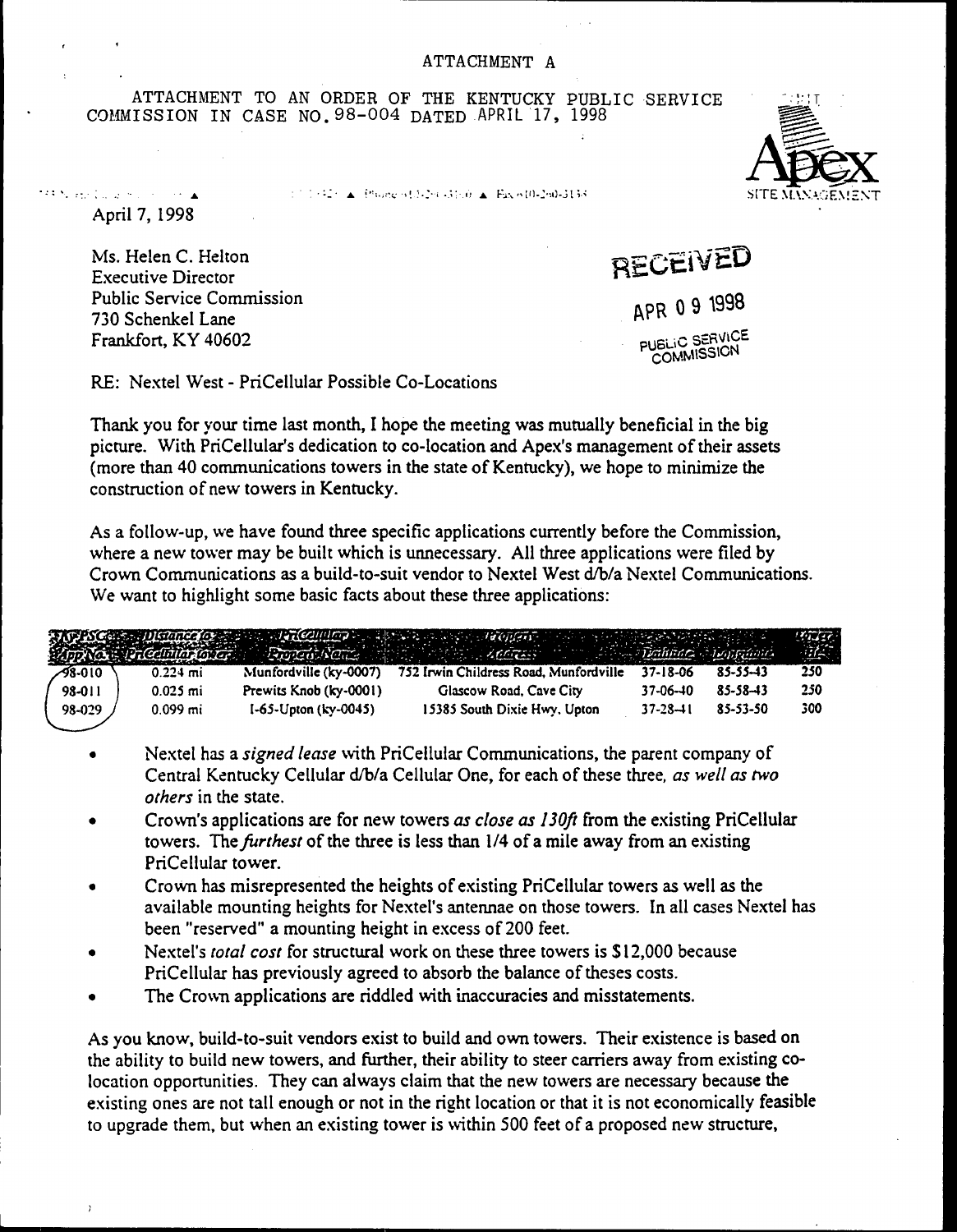which does not need any structural modifications and provides the height the carrier "requires" for their antennae ... well, where do you draw the line. It would certainly make me suspect of the next application. The reality is that RF designs in rural America are not that precise, ten feet here or there, a quarter mile (or even a mile} here or there will not drastically affect the performance of the carrier's system. Surely these new towers are not in the public's best interest, nor is it evidence of good corporate citizenship.

For your information and use, I have attached copies of internal memos with respect to these three sites. Although I have not included copies of the Nextel-PriCellular leases or correspondence between these companies, I could make them available for your review upon your request. Please feel free to contact me if you have any questions or should you require additional information in this matter.

Respectfully,

Timóthy E. Conte

attachments

Cc: Kyle Willard, Kentucky PSC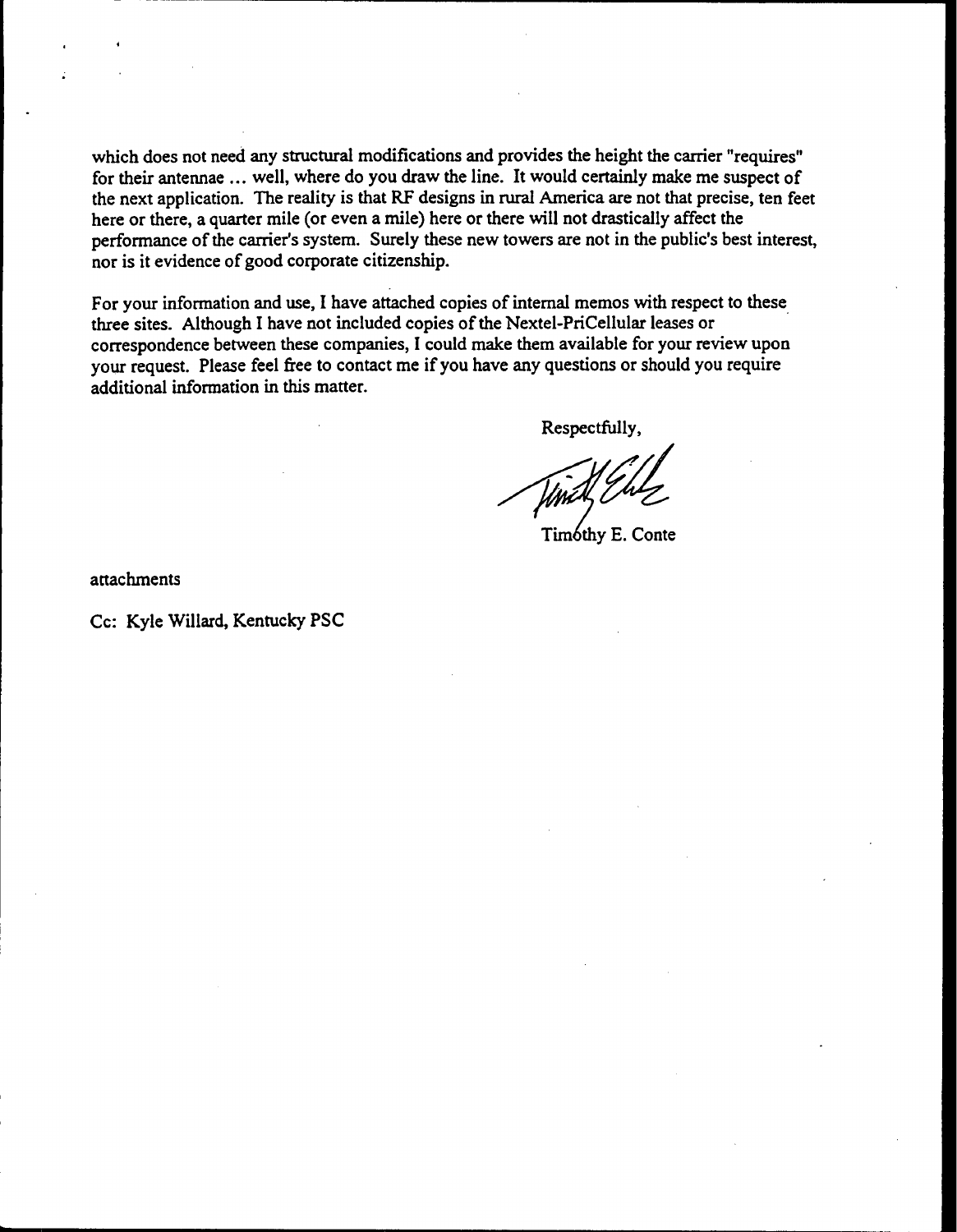

#### 555 NORTH LANE <sup>~</sup> SUITE 6138 <sup>~</sup> CONSHOHOCKEN, PA 18428

# MEMORANDUM

Date: To: From: RE: March 26, 1998 File Timothy E. Conte Nextel Kentucky PSC Application 98-029, Upton

#### NEXTEL APPLICATION

#### Item 22 - lat/long for new tower 37-28-43.040/85-53-55.776

Item <sup>29</sup> - "Applicant's have attempted to collocate on an existing 230-foot tower ...which is owned by Price Cellular and operated by Apex, is not structurally strong enough nor engineered to accommodate Nextel West's antennas thout significantly upgrading the tower. The cost associated with the redesign and structural upgrade or modification has been determined by Nextel West to significantly exceed the reasonable cost and effort to collocate. Additionally, the Price Cellular tower will not provide the height required by Nextel West for proper radio frequency propogation ... requires the antennas for this WCF site to be positioned at a height greater than what can be achieved on the Price Cellular tower. Further the expressed reservation by Price Cellular ... will not permit the collocation of other competing wireless providers as will the construction of the proposed WCF site."

#### FACTS

(1) The tower is owned by PriCellular Corp which is the parent of Central Kentucky Cellular (f/k/a Cellular Information Systems of Florence) which does business in its Kentucky markets as Cellular One. Apex is a real estate management company which manages the co-location effort for PriCellular around the country, Apex does not own towers or operate any cellular systems.

(2) Nextel has executed an option and a lease with PriCellular for a 3DO foot (not 230 as Crown/Nextel application states) tower located at 37-28-39/85-53-52 which is less than 1/1D of a mile from the proposed Nextel/Crown site. Nextel's antennae were to be installed with a radiation center of 276 feet above grade, certainly within reach of their 280 foot goal. NO STRUCTURAL MODIFICATIONS would be required in order for Nextel to co-locate on the tower..

(3) Although increasing the height of this tower was never discussed, PriCellular has expressed a willingness to permit Nextel to increase the mounting height of their antennae by installing standoffs which could increase the mounting height of Nextel's antennae by approx 24 feet.

(4) For this site, Nextel has apparently executed a ground lease with the same property owner as the PriCellular tower.

#### **CONCLUSIONS**

This site is being constructed by Crown for Crown's ownership to satisfy the build-to-suit obligations of the Nextel-Crown nationwide contract. Contrary to Crown's assertions, the PriCellular site is useable ...it requires minimal structural work, the site is less than 1/10 of a mile away and a minimum height of 276'RC is available (with the possibility to add 24' to that for a total 300'RC available). Nextel is not living up to its public statements supporting co-location, Crown/Nextel is testing the pSC's resolve with respect to co-

Inr arinn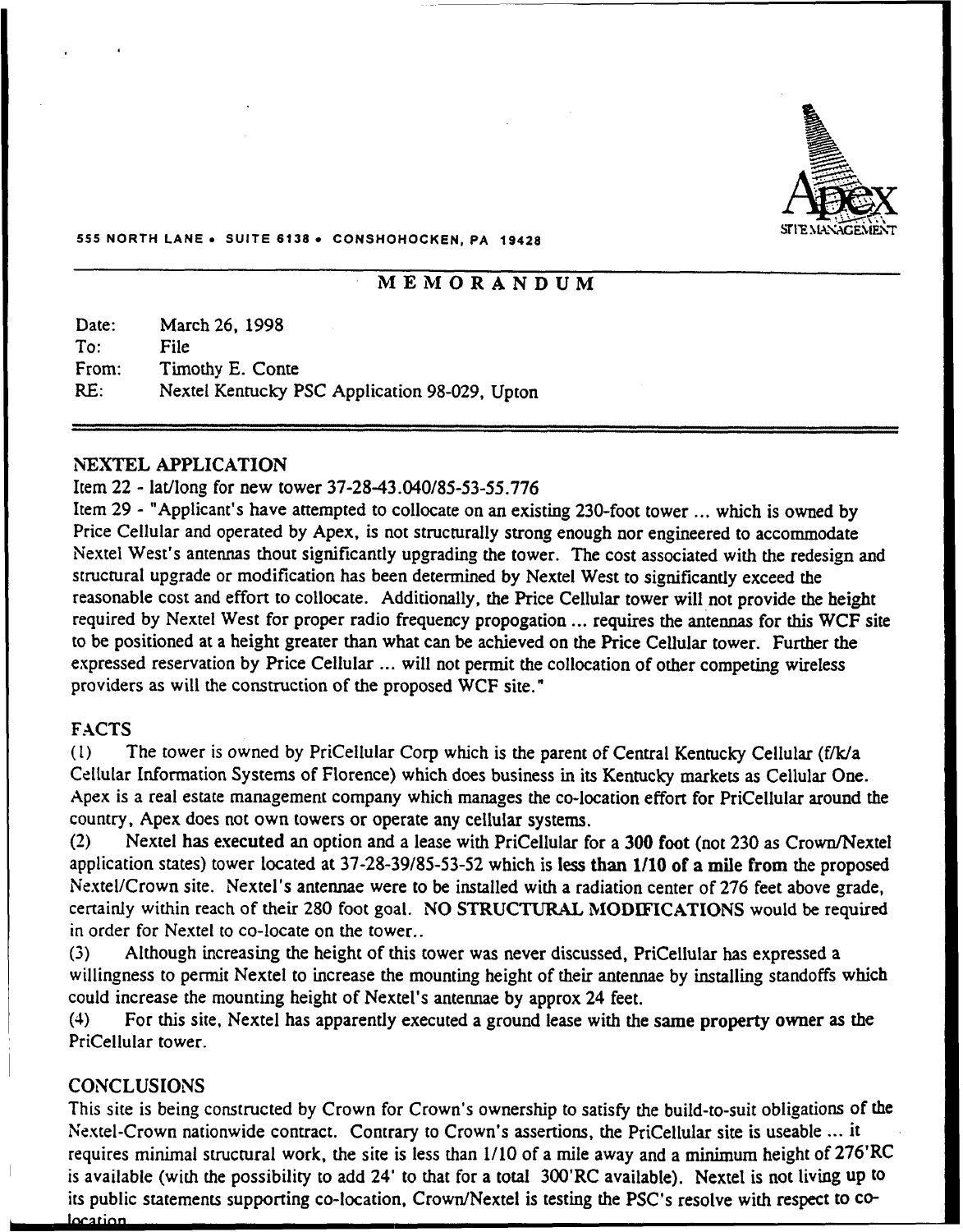

#### 555 NORTH LANE <sup>~</sup> SUITE 6138 <sup>&</sup>gt; CONSHOHOCKEN, PA 18428

# MEMORANDUM

| Date: | March 26, 1998                                       |
|-------|------------------------------------------------------|
| To:   | File                                                 |
| From: | Timothy E. Conte                                     |
| RE:   | Nextel Kentucky PSC Application 98-010, Munfordville |

#### NEXTEL APPLICATION

#### Item 22 - lat/long for new tower 37-18-17.230/85-55-38.275

Item <sup>29</sup> - "Applicant's have attempted to collocate on an existing 250-foot tower ...This tower, which is owned by Apex (d.b.a Price Cellular), will not accommodate Nextel West's height requirement for proper radio frequency propogation. The only remaining position on the Price Cellular tower is at or below 200 feet. The distance (approx 10 miles) between this and other towers proposed to be constructed by Crown in order to permit interconnection of Nextel West's network system along I-65 ... requires the antennas for this WCF site to be positioned at a height above the referenced 200-foot height."

#### FACTS

 $(1)$  The tower is owned by PriCellular Corp which is the parent of Central Kentucky Cellular (f/k/a Cellular Information Systems of Florence) which does business in its Kentucky markets as Cellular One. Apex is a real estate management company which manages the co-location effort for PriCellular around the country, Apex does not own towers or operate any cellular systems.

(2) Nextel has executed an option and a lease with PriCellular to co-locate on its 250 foot tower located at 37-18-06/85-55-41 which is approx 2/10 mile from the proposed Nextel/Crown site. Per this agreement, Nextel's antennae were to be installed with a radiation center of 226'above grade (not the "less than 200 feet" the Crown/Nextel application states). Minor structural modifications will be required which PriCellular has offered to split ... cost to Nextel is \$4000.

(3) PriCellular has "reserved" a mounting height supporting a 226' rad ctr for Nextel and has expressed a willingness to permit Nextel to increase the mounting height by installing standoffs which could increase the rad ctr by approx 24 feet.

#### **CONCLUSIONS**

This site is being constructed by Crown for Crown's ownership to satisfy the build-to-suit obligations of the Nextel-Crown nationwide contract. Contrary to Crown's assertions, the PriCellular site is useable ...it requires minimal structural work, the site is less than 1/4 mile away and a minimum height of 226'RC is available (with the possibility to add 24' to that for a total 250'RC available). Nextel is not living up to its public statements supporting co-location, Crown/Nextel is testing the PSC's resolve with respect to colocation.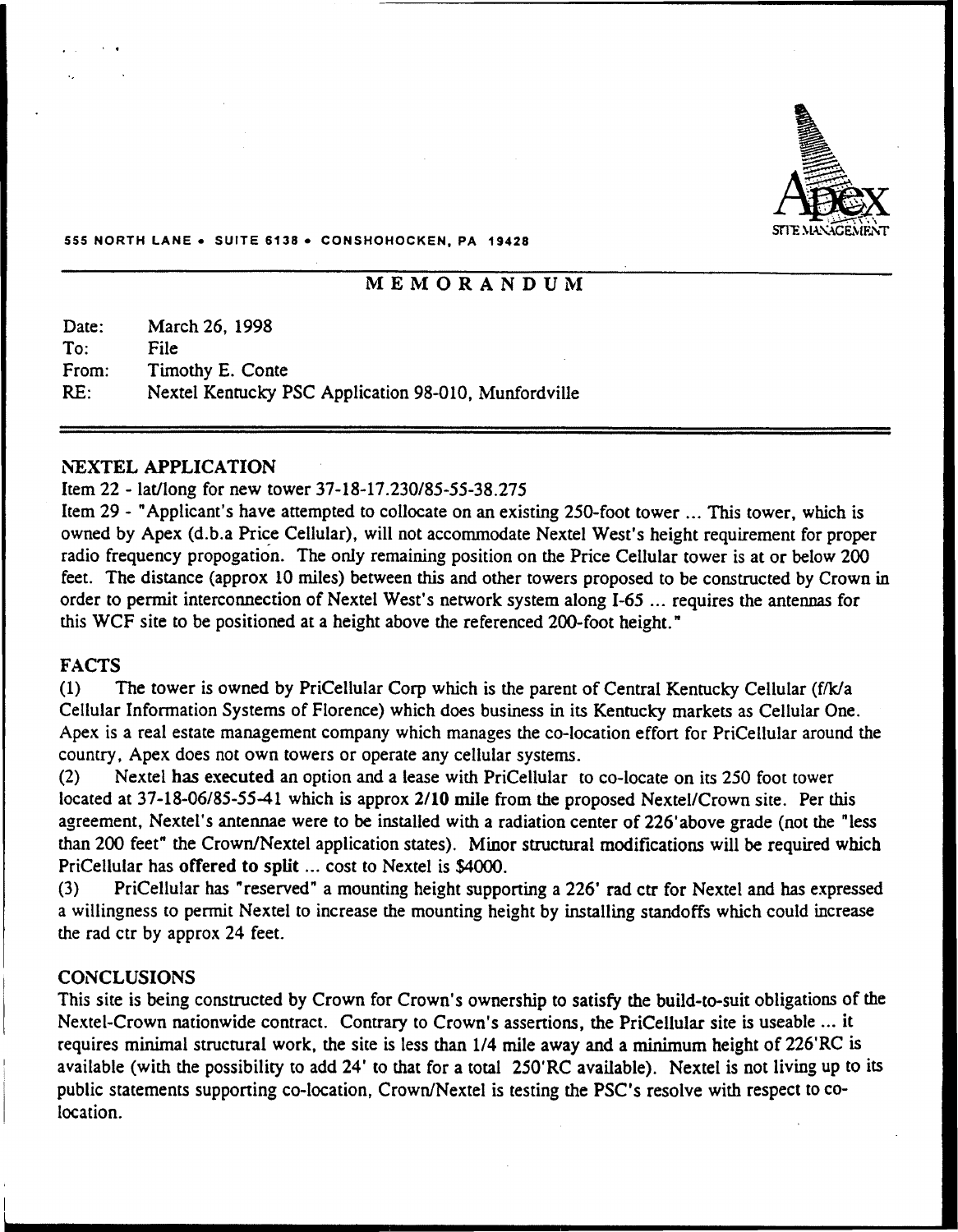

555 NORTH LANE <sup>~</sup> SUITE 613& <sup>~</sup> CONSHOHOCKEN, PA 1942&

# MEMORANDUM

gPR 09 1998

PUBLIC SERVICE COMMISSION

Date: To: From: RE: March 26, 1998 File Timothy E. Conte Nextel Kentucky PSC Application 98-011, Prewitt's Knob

#### NEXTEL APPLICATION

#### Item 22 - lat/long for new tower 37-06-39.234/85-58-43.792

Item 29 - "Applicant's have attempted to collocate on either of two (2) existing towers ... with respect to the tower owned by Apex (d.b.a. Price Cellular), it supports two (2) sets of antennas, one which is operated by Price Cellular and he other by Cellular One. As with the tower owned by Bluegrass Cellular Tower, these antennas are located at various heights on the tower which precludes Nextel West from obtaining the height required for proper radio frequency propogation. Additionally, Nextel West has been informed that this tower would require significant structural modification in order to permit it to collocate. The height required by Nextel West on this and other towers to be constructed by Crown along that portion of the Interstate 65 corridor ... is critical. As these towers will be placed approximately ten (10) miles apart, Nextel West's antennas will have to achieve a height of at least 280 to 300 feet, and in some cases even higher heights. Neither of these towers ... will permit Nextel to attain that height."

# FACTS

(1) The tower is owned by PriCellular Corp which is the parent of Central Kentucky Cellular (f/kla Cellular Information Systems of Florence) which does business in its Kentucky markets as Cellular One. Apex is a real estate management company which manages the co-location effort for PriCellular around the country, Apex does not own towers or operate any cellular systems.

(2) Nextel has executed an option and a lease with PriCellular for its 250 foot tower located at 37-06-40/85-58-43 which is approx 130 feet from the proposed Nextel/Crown site. Per this agreement, Nextel's antennae were to be installed with a radiation center of 227'above grade (Nextel's stated goal of 280 feet was waived by the RF department on this site on 3 separate occasions). Minor structural modifications will be required which PriCellular has offered to split ... cost to Nextel is \$4000.<br>(3) PriCellular has "reserved" a mounting height supporting a 227' rad ctr for Nextel and ha

PriCellular has "reserved" a mounting height supporting a 227' rad ctr for Nextel and has expressed a willingness to permit Nextel to increase the mounting height by installing standoffs which could increase the rad ctr by approx 24 feet.

#### **CONCLUSIONS**

This site is being constructed by Crown for Crown's ownership to satisfy the build-to-suit obligations of the Nextel-Crown nationwide contract. Contrary to Crown's assertions, the PriCellular site is useable .. it requires minimal structural work, the site is approx 130 feet away and a minimum height of 227'RC is available (with the possibility to add 24' to that for a total 250'RC available). Nextel is not living up to its public statements supporting co-location, Crown/Nextel is testing the PSC's resolve with respect to colocation.